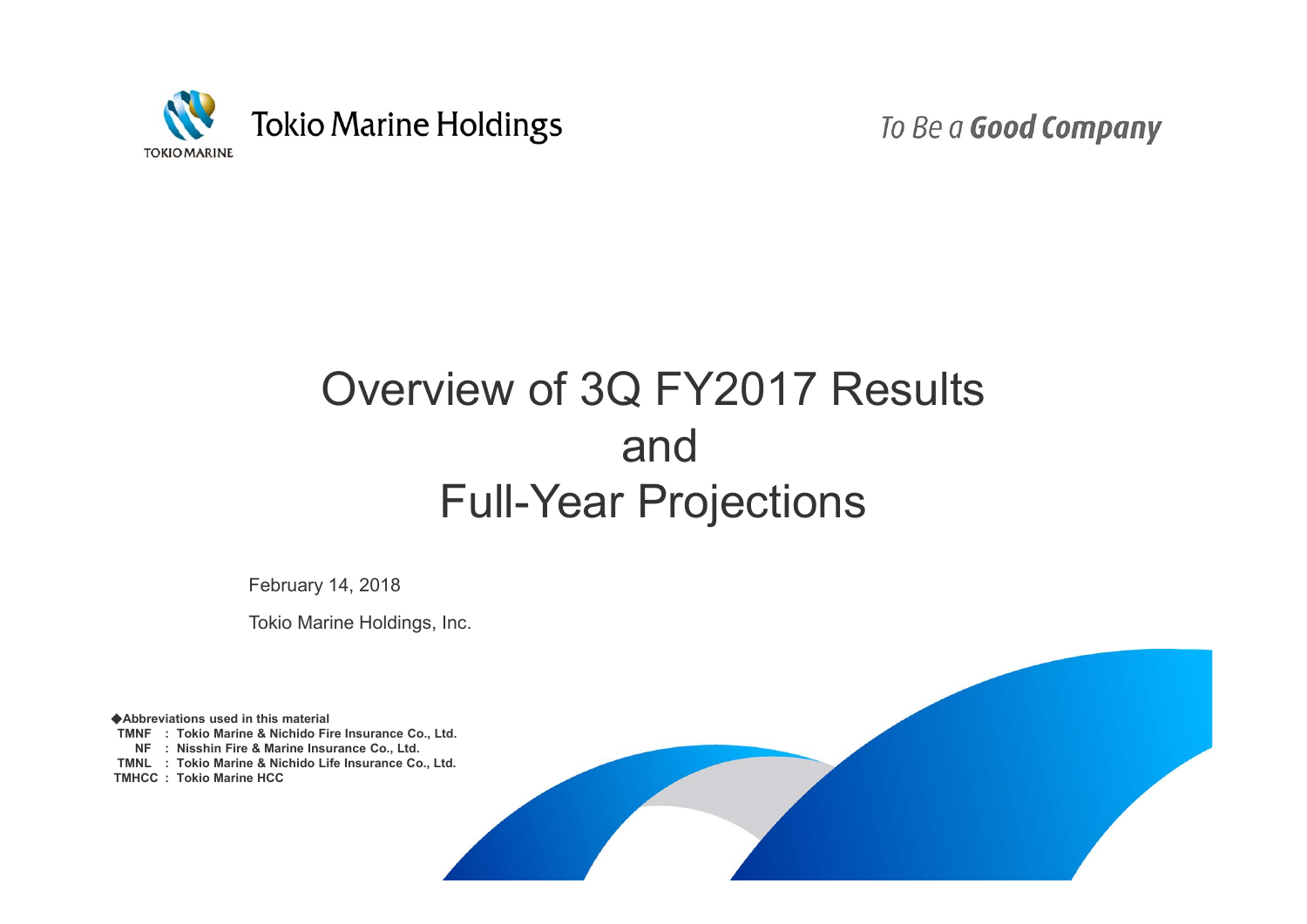# **Table of Contents**



## ■ **I. 3Q FY2017 Results**

| <b>Consolidated Results</b>                               |  |
|-----------------------------------------------------------|--|
| Overview                                                  |  |
| <b>Ordinary Profit</b>                                    |  |
| <b>Adjusted Net Income</b>                                |  |
| - Adjusted Net Income                                     |  |
| <b>Domestic Non-Life</b>                                  |  |
| <b>TMNF Financial Results</b><br>$\overline{\phantom{a}}$ |  |
| - TMNF Combined Ratio                                     |  |
| - TMNF NPW & Loss Ratio                                   |  |
| <b>TMNF Asset Management</b>                              |  |
| NF Financial Results                                      |  |
| <b>Domestic Life</b>                                      |  |
| <b>TMNL Financial Results</b>                             |  |
| <b>International Insurance Business</b>                   |  |
| <b>Net Premiums Written</b>                               |  |
| <b>Business Unit Profits</b>                              |  |
| - North America (Breakdown)                               |  |

## ■ **II. FY2017 Revised Projections**

**Consolidated Projections**

| comodification : rejections |  |
|-----------------------------|--|
| - Consolidated Projections  |  |

 $\bullet$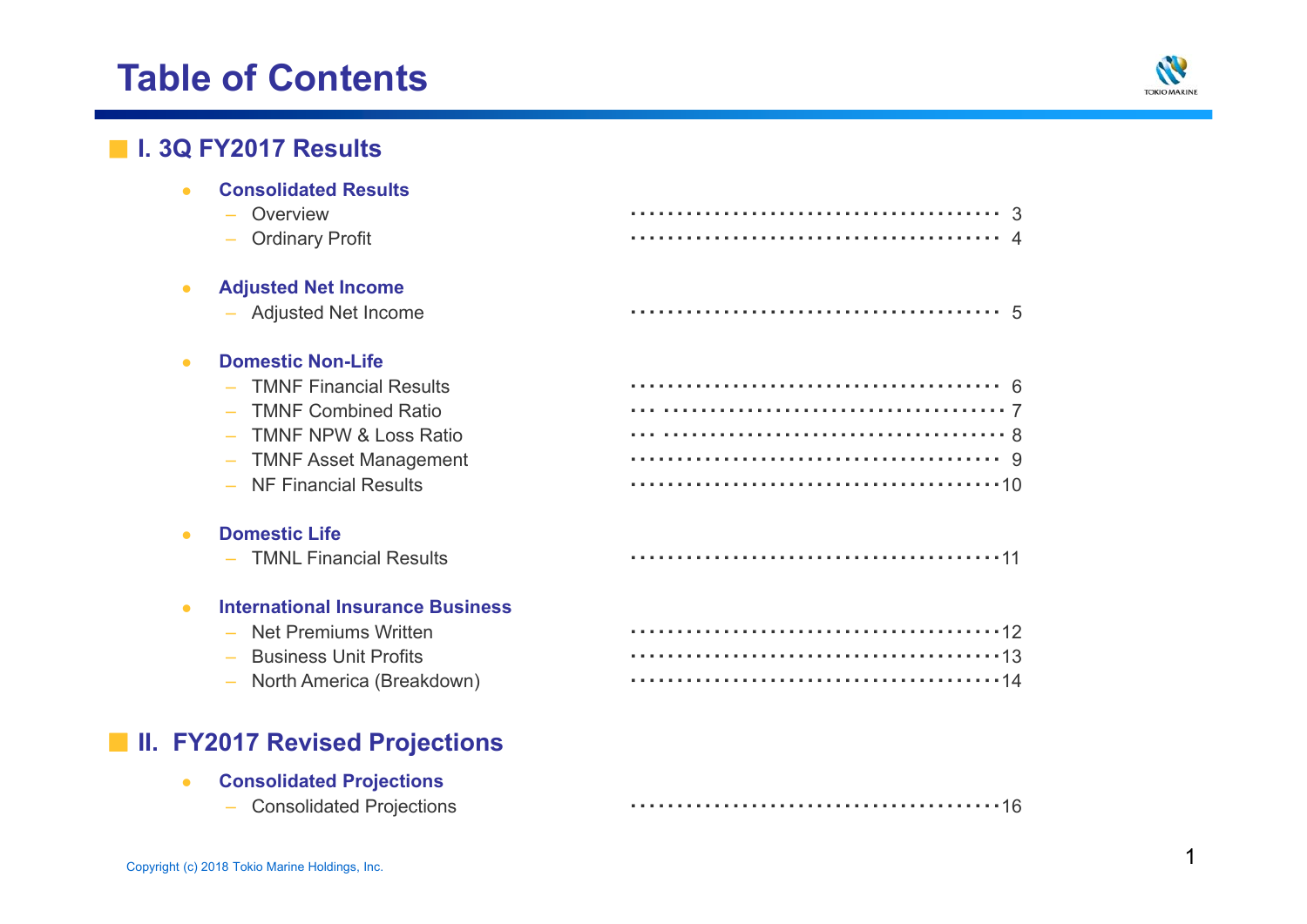

# **I. 3Q FY2017 Results**

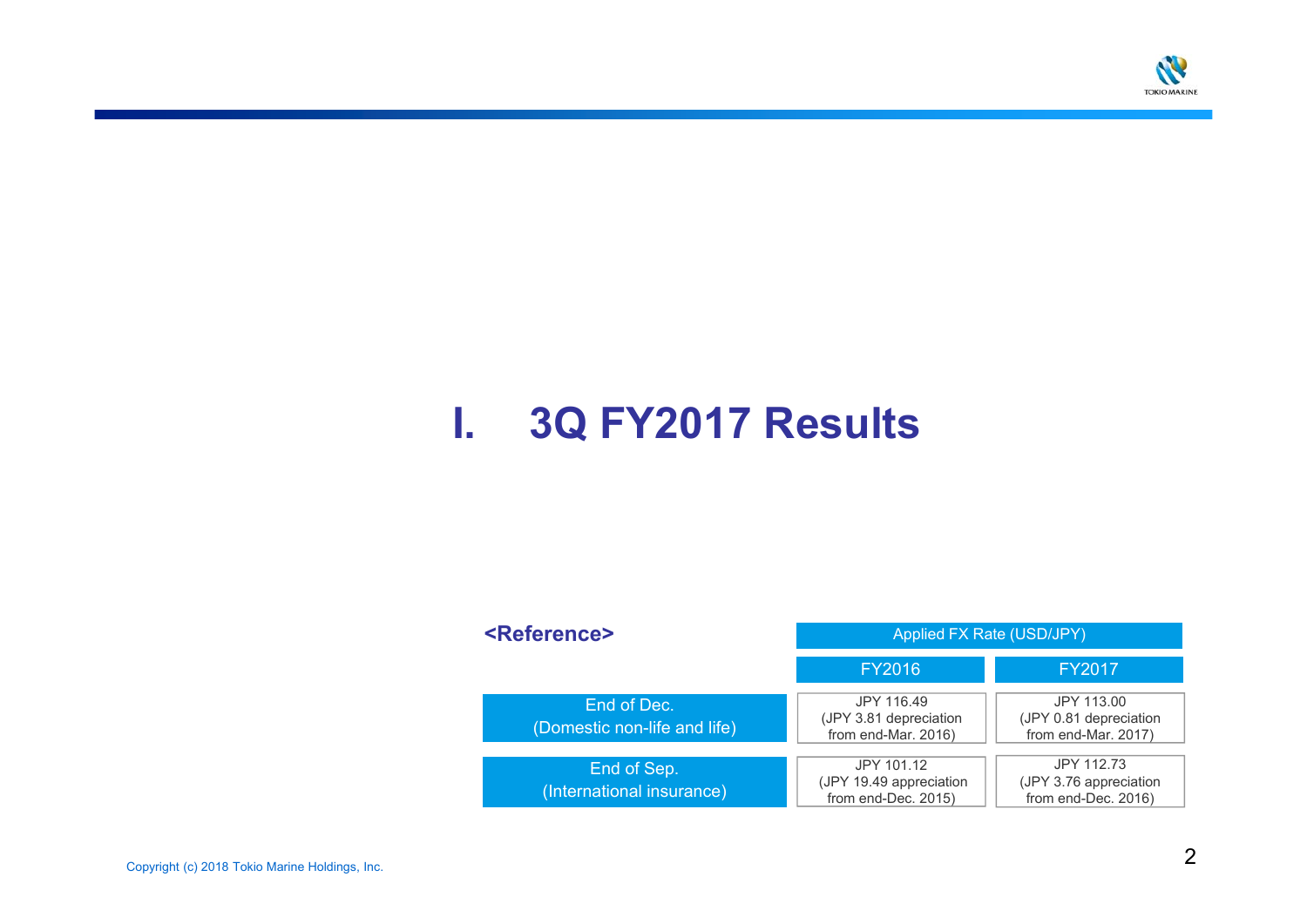## **Consolidated Results Overview (1) 3Q FY2017 Results - Consolidated Results - <sup>1</sup> Consolidated**



- Net premiums written: Increased due to business expansion at domestic non-life and overseas subsidiaries and the depreciation of the yen at overseas, etc.
- Life insurance premiums: Increased due to an increase in in-force policies at TMNL and the depreciation of the yen at overseas, etc.
- Ordinary profit and net income attributable to owners of the parent decreased mainly due to an increase in net incurred losses relating to natural catastrophes in domestic and overseas and the impact of large losses at TMNF, etc.
- Adjusted net income, which excludes the effect of provision for catastrophe loss reserves and amortization of goodwill and other intangible fixed assets, etc., decreased as well due to the factors above





|                                                 | <b>FY2016</b>                   | <b>FY2017</b>                   |                 | (billions of yen, except for %)<br>YoY |
|-------------------------------------------------|---------------------------------|---------------------------------|-----------------|----------------------------------------|
| Ordinary income (TMHD Consolidated)             | 3Q<br><b>Results</b><br>3,812.4 | 3Q<br><b>Results</b><br>4.094.1 | Change<br>281.6 | $\%$<br>$+7.4%$                        |
| Net premiums written (TMHD Consolidated)        | 2,538.9:                        | 2,715.7                         | 176.8           | $+7.0%$                                |
| Life insurance premiums (TMHD Consolidated)     | 633.1:                          | 676.4                           | 43.3            | $+6.8%$                                |
| Ordinary profit (TMHD Consolidated)             | 315.7                           | 237.2                           | $-78.5$         | $-24.9%$                               |
| Tokio Marine & Nichido                          | 244.8                           | 251.0                           | 6.1             | $+2.5%$                                |
| <b>Nisshin Fire</b>                             | 5.5                             | 3.7                             | $-1.7$          | $-31.3%$                               |
| Tokio Marine & Nichido Life                     | 17.4                            | 17.5                            | 0.0             | $+0.3%$                                |
| Overseas subsidiaries                           | 118.7                           | 89.2                            | $-29.4$         | $-24.8%$                               |
| Financial and general                           | 4.5                             | 5.0                             | 0.4             | $+10.7%$                               |
| Others (Consolidation adjustments, etc.)        | $-75.3$                         | $-129.3$                        | $-53.9$         |                                        |
| Net income attributable to owners of the parent | 228.1                           | 159.3                           | $-68.8$         | $-30.2%$                               |
| Tokio Marine & Nichido                          | 193.0                           | 201.5                           | 8.5             | $+4.4%$                                |
| <b>Nisshin Fire</b>                             | 3.8                             | 2.6                             | $-1.1$          | $-29.7%$                               |
| Tokio Marine & Nichido Life                     | 11.8                            | 11.4                            | $-0.3$          | $-3.2%$                                |
| Overseas subsidiaries                           | 92.5                            | 64.0                            | $-28.4$         | $-30.8%$                               |
| Financial and general                           | 2.9                             | 3.4                             | 0.5             | $+18.1%$                               |
| Others (Consolidation adjustments, etc.)        | $-76.0$                         | $-123.9$                        | $-47.8$         |                                        |
| <b>[KPI for the Group Total]</b>                |                                 |                                 |                 |                                        |
| Adjusted net income                             | 319.9                           | 238.4                           | $-81.5$         | $-25.5%$                               |

Copyright (c) 2018 Tokio Marine Holdings, Inc.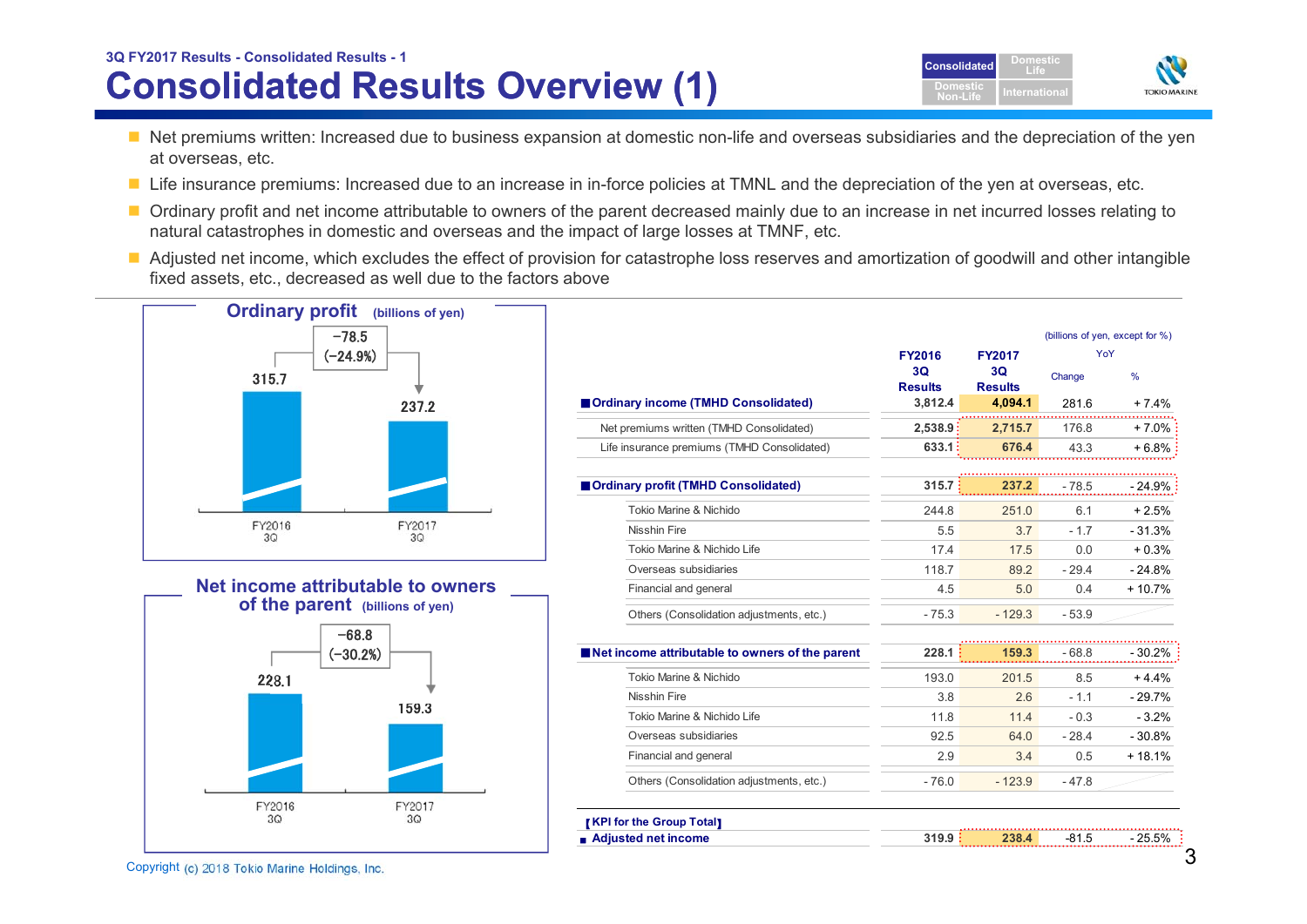## **Consolidated Results Overview (2) 3Q FY2017 Results - Consolidated Results - <sup>2</sup> Consolidated**





### **Ordinary Profit** (billions of yen)



On this page, figures of each business domain are calculated as follows, and they differ from segment information in the Summary Report.

- DNL (Domestic Non-life) : Total of TMNF and NF
- DL (Domestic life) : TMNL
- Ovs (Overseas subsidiaries)
- F&G (Financial & General)

Adj, etc (Consolidation adjustments, etc.)

: Total of the followings: i) purchase method adjustments

ii) amortization of goodwill and negative goodwill iii) others (elimination, etc.)

Copyright (c) 2018 Tokio Marine Holdings, Inc. 4 Copyright (c) 2018 Tokio Marine Holdings, Inc.

#### — Domestic Non-Life

Increased mainly due to the following factors:

- Increase in net incurred losses relating to natural catastrophes
- $\lambda$  Increase in amount taken down from catastrophe loss reserves
- Impact of large losses at TMNF, etc.
- $\lambda$  Increase in dividends income from overseas subsidiaries at TMNF

#### Overseas Subsidiaries

Decreased mainly due to the following factors:

- **S** Large natural catastrophe losses relating to hurricanes in North America, etc.
- **N** Deterioration of foreign exchange gains/losses
- $\lambda$  Impact of the depreciation of the yen
- Consolidation Adjustments, etc.
	- Negative adjustment increased due to an increase in dividends income from overseas subsidiaries at TMNF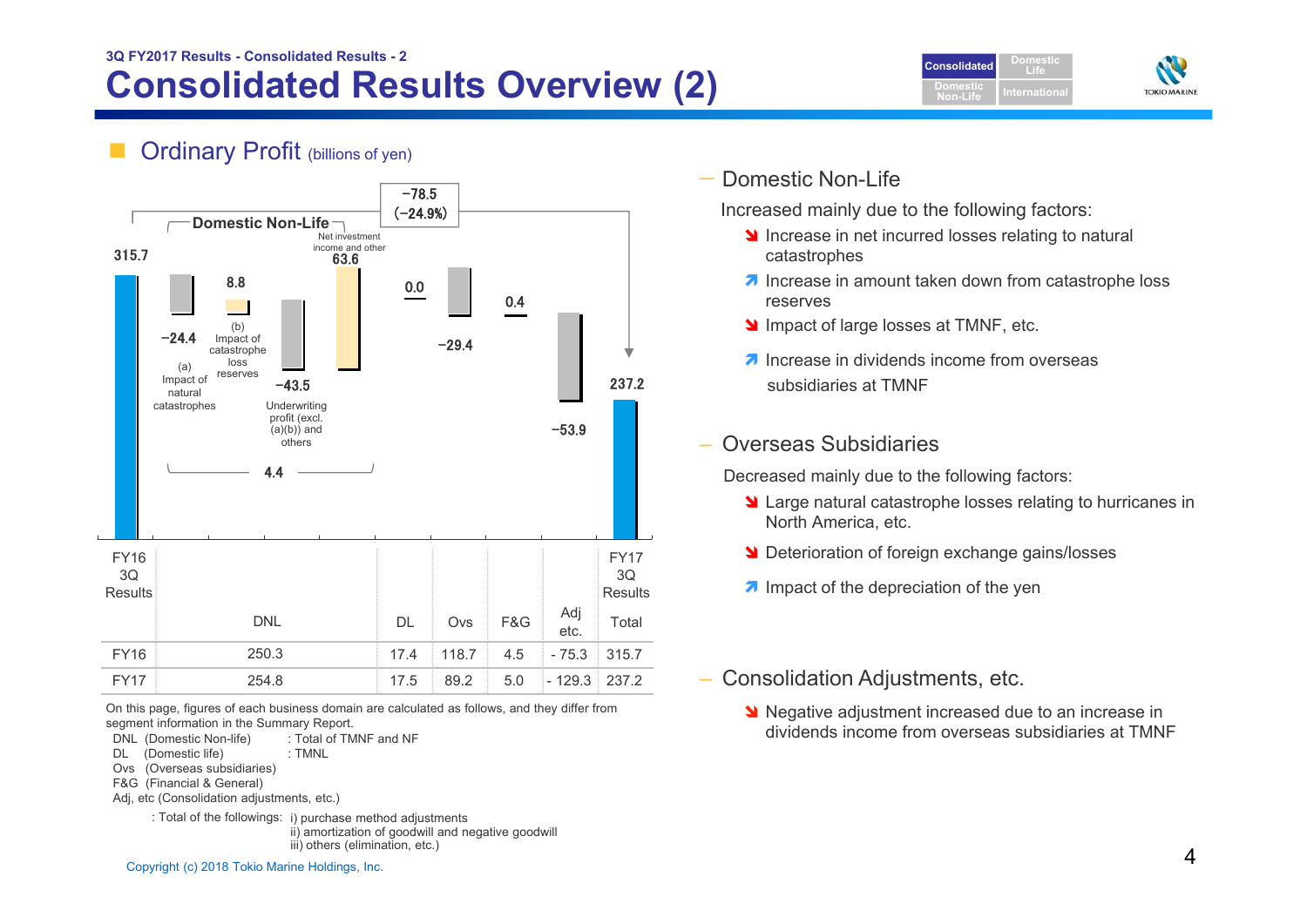## **3Q FY2017 Results - Adjusted Net Income Adjusted Net Income (Group Total)**



### ■ Adjusted Net Income for 3Q FY2017 decreased by ¥81.5B YoY to ¥238.4B

| ● Reconciliation <sup>1</sup>                                                              |                                       |                                       | (billions of yen)    | Major chang                                         |
|--------------------------------------------------------------------------------------------|---------------------------------------|---------------------------------------|----------------------|-----------------------------------------------------|
| Note: Factors positive to profit are<br>showed with "plus signs"                           | <b>FY2016</b><br>3Q<br><b>Results</b> | <b>FY2017</b><br>3Q<br><b>Results</b> | YoY<br><b>Change</b> | Provision fo<br><b>N</b> Decrea<br>reserv           |
| Net income attributable to owners of the parent<br>(consolidated)                          | 228.1                                 | 159.3                                 | $-68.8$              | <b>TMNF</b>                                         |
| Provision for catastrophe loss reserves <sup>2</sup>                                       | $+27.2$                               | $+20.8$                               | $-6.4$               | Gains or los<br>interest rate<br>$\triangle$ Increa |
| Provision for contingency reserves <sup>*2</sup>                                           | $+2.5$                                | $+2.6$                                | 0.1                  | decrea<br>amour                                     |
| Provision for price fluctuation reserves <sup>*2</sup>                                     | $+3.1$                                | $+3.7$                                | 0.6                  | Gains or los                                        |
| Gains or losses on sales or valuation of ALM <sup>3</sup> bonds<br>and interest rate swaps | $+1.3$                                | $-3.2$                                | $-4.5$               | business inv<br><b>7</b> Revers<br><b>FY201</b>     |
| Gains or losses on sales or valuation of fixed assets<br>and business investment equities  | $-4.2$                                | $+0.9$                                | 5.1                  | Amortizatior                                        |
| Amortization of goodwill and other intangible fixed<br>assets                              | $+63.6$                               | $+55.4$                               | $-8.2$               | <b>N</b> Decrea<br>assets<br>amour                  |
| Other extraordinary gains/losses,<br>valuation allowances, etc.                            | $-1.9$                                | $-1.2$                                | 0.7                  | Definition of                                       |
| <b>Adjusted Net Income</b>                                                                 | 319.9                                 | 238.4                                 | $-81.5$              | Adjusted<br><b>Net</b><br>Not Income<br>lann        |

\*1: Each adjustment is on an after-tax basis

\*2: In case of reversal, it is subtracted from the equation

\*3: ALM: Asset Liability Management. Excluded since it is counter balance of ALM related liabilities

- ges in reconciliation YoY
- r catastrophe loss reserves
	- ase in net provision for catastrophe loss res due to an increase in W/P loss ratio at (also decreases reconciling amount)
- sses on sales or valuation of ALM bonds and swaps
	- ase in gains on sales of foreign bonds due to a ase in interest rates (decrease in reconciling nt)
- sses on sales or valuation of fixed assets and estment equities
	- sal effect of gains on sales of fixed assets in 6 at TMNF (increase in reconciling amount)
- n of goodwill and other intangible fixed assets  $\alpha$ ase in amortization of other intangible fixed s at TMHCC, etc. (also decreases reconciling nt)

#### **Adjusted Net Income**

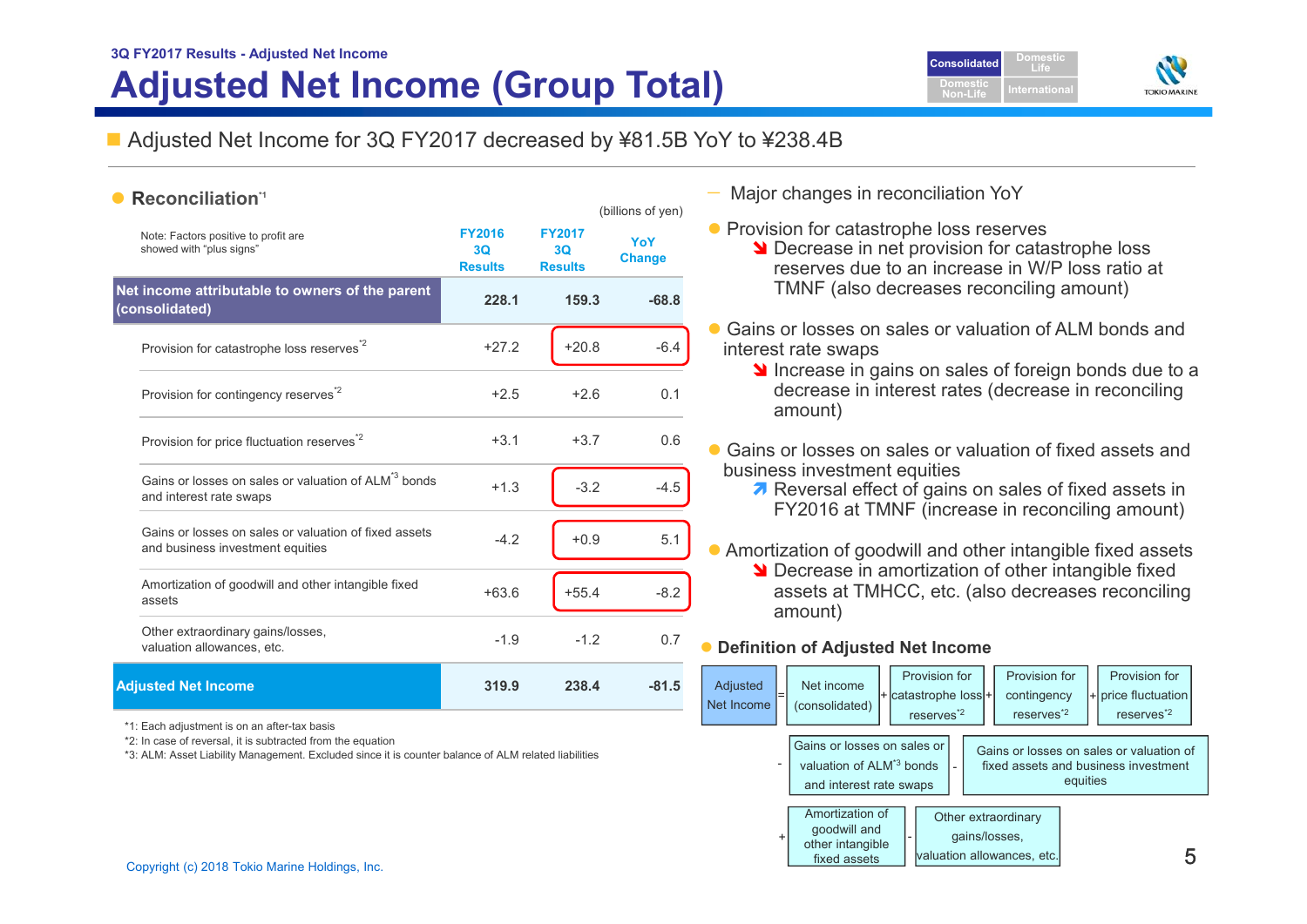# **TMNF Financial Results**

# ■ Changes in Major P/L Items <sub>(billions of yen)</sub> — Underwriting Profit

|                                                                                          | FY2016<br>3Q<br><b>Results</b> | FY2017<br>3Q<br><b>Results</b> | YoY<br>Change |
|------------------------------------------------------------------------------------------|--------------------------------|--------------------------------|---------------|
| <b>Underwriting profit/loss</b>                                                          | 99.7                           | 40.8                           | $-58.8$       |
| (Underwriting profit/loss: excluding provision/reversal of<br>catastrophe loss reserves) | 133.3                          | 66.3                           | $-67.0$       |
| Net premiums written (Private insurance)                                                 | 1,371.8                        | 1,396.0                        | 24.2          |
| Net premiums earned (Private insurance)                                                  | 1,368.7                        | 1,398.4                        | 29.7          |
| Net incurred losses (Private insurance)*                                                 | $-789.7$                       | $-873.3$                       | $-83.5$       |
| Natural catastrophe losses                                                               | $-43.6$                        | $-65.9$                        | $-22.3$       |
| Provision/Reversal of foreign currency denominated<br>outstanding claims reserves        | $-3.3$                         | $-0.6$                         | 2.7           |
| Other than above                                                                         | $-742.7$                       | $-806.7$                       | $-63.9$       |
| Business expenses (Private insurance)                                                    | $-441.8$                       | $-446.6$                       | $-4.8$        |
| Provision/Reversal of catastrophe loss reserves                                          | $-33.6$                        | $-25.5$                        | 8.1           |
| Auto                                                                                     | $-12.9$                        | $-5.2$                         | 7.6           |
| Fire                                                                                     | $-11.5$                        | $-6.9$                         | 4.5           |
| Net investment income (loss) and other                                                   | 146.5                          | 209.2                          | 62.7          |
| Net investment income/loss                                                               | 160.3                          | 231.5                          | 71.2          |
| Interest and dividends                                                                   | 124.2                          | 185.1                          | 60.8          |
| Dividends from foreign stocks                                                            | 34.2                           | 91.5                           | 57.2          |
| Gains/Losses on sales of securities                                                      | 78.0                           | 78.7                           | 0.7           |
| Impairment losses on securities                                                          | $-0.7$                         | $-1.1$                         | $-0.4$        |
| Gains/Losses on derivatives                                                              | $-1.8$                         | $-2.3$                         | $-0.4$        |
| <b>Ordinary profit/loss</b>                                                              | 244.8                          | 251.0                          | 6.1           |
| <b>Extraordinary gains/losses</b>                                                        | 3.9                            | $-10.4$                        | $-14.3$       |
| <b>Net income/loss</b>                                                                   | 193.0                          | 201.5                          | 8.5           |

\*Including loss adjustment expenses

#### (Notes)

- 1. Plus and minus of the figures in the above table correspond to positive and negative to profit respectively
- $\frac{1}{\text{Copviright (c) 2018} \text{ Tokio Marine Holding.} }$ 2. Private insurance includes all lines excluding compulsory automobile liability insurance and residential earthquake insurance
	-



Decreased by ¥58.8B YoY to ¥40.8B mainly due to the following factors:

- Net premiums written (Private insurance) (See p.8 for details) :
	- A Auto: Increased mainly due to an increase in the number of policies
	- **7** Other: Increased due to sales expansion of *Super Business Insurance*, etc.
- Net incurred losses (Private insurance):
	- Increase in net incurred losses relating to natural catastrophes
	- **A** Reversal effect of an increase in provision for foreign currency denominated outstanding claims reserves due to the depreciation of the yen in FY2016
	- Impact of large losses, etc.
	- **I** Increase in net incurred losses associated with an increase in NPW
- **Business expenses (Private insurance):** 
	- **Increase in agency commissions associated with an increase in NPW**
- Catastrophe loss reserves :
	- $\lambda$  Increase in amount taken down associated with an increase in W/P loss ratio in auto and fire
- Net Investment Income and Other (See p.9 for details)

Increased by ¥62.7B YoY to ¥209.2B mainly due to an increase in dividends income from overseas subsidiaries

Extraordinary gains/losses

Decreased by ¥14.3B YoY to ¥-10.4B due to the reversal effect of gains on sales of fixed assets in FY2016, etc.

Net Income

Due to the factors above, etc., increased by ¥8.5B YoY to ¥201.5B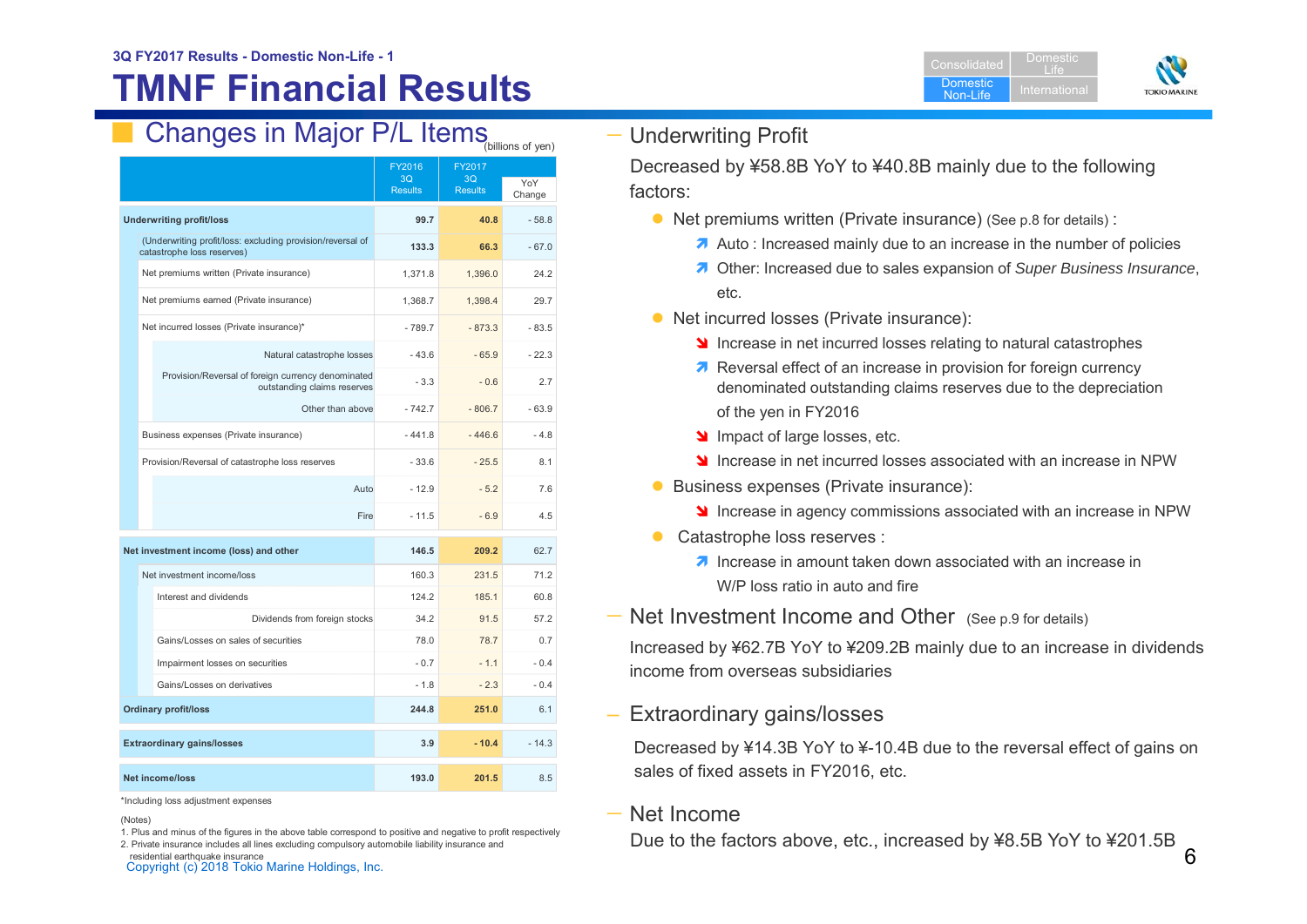# **TMNF Combined Ratio**



|                             |                      | (billions of yen)    |                      |               |
|-----------------------------|----------------------|----------------------|----------------------|---------------|
|                             | FY2015               | FY2016               | FY2017               |               |
|                             | 3Q<br><b>Results</b> | 3Q<br><b>Results</b> | 3Q<br><b>Results</b> | YoY<br>Change |
| <b>Net premiums written</b> | 1,388.7              | 1,371.8              | 1,396.0              | 24.2          |
| Net incurred losses*        | 822.7                | 789.7                | 873.3                | 83.5          |
| <b>Business expenses</b>    | 446.1                | 441.8                | 446.6                | 4.8           |
| Corporate expenses          | 170.3                | 170.0                | 169.3                | $-0.6$        |
| Agency commissions          | 275.8                | 271.8                | 277.2                | 5.4           |

#### **(Reference)**

| <b>Private insurance</b><br>W/P combined ratio* | $89.0\%$ | 88.5% | 91.4% | 3.0pt             |
|-------------------------------------------------|----------|-------|-------|-------------------|
| <b>Private insurance</b><br>W/P loss ratio*     | 56.8%    | 56.3% | 59.4% | 3.2 <sub>pt</sub> |

\* Including loss adjustment expenses

#### **Consolidated Domestic**  Non-LifeDomestic Life



## – E/I Basis Loss Ratio

Worsened by 4.7 points YoY to 62.5% mainly due to:

- Increase in net incurred losses relating to natural catastrophes
- Reversal effect of an increase in provision for foreign currency denominated outstanding claims reserves associated with the depreciation of the yen in FY2016
- Impact of large losses, etc.

#### – Expense Ratio

Improved by 0.2 points YoY to 32.0% mainly due to an increase in NPW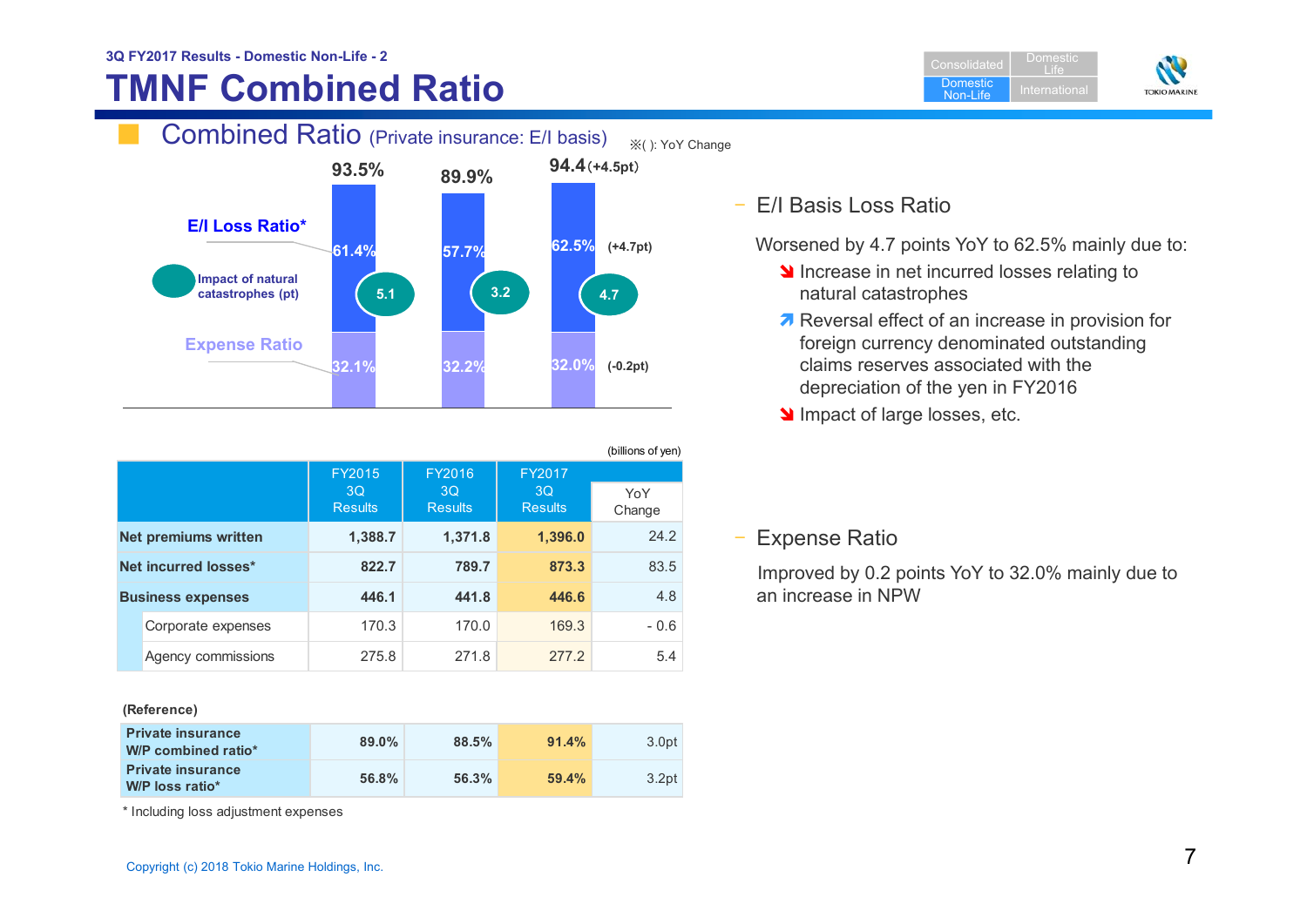# **TMNF NPW & Loss Ratio**



## ■ Net Premiums Written by Line

|                                          | (billions of yen, except for %) |                |        |         |
|------------------------------------------|---------------------------------|----------------|--------|---------|
|                                          | FY2016<br>3Q                    | FY2017<br>3Q   | YoY    |         |
|                                          | <b>Results</b>                  | <b>Results</b> | Change | $\%$    |
| Fire                                     | 198.4                           | 205.1          | 6.6    | 3.4%    |
| <b>Marine</b>                            | 43.3                            | 43.2           | $-0.1$ | $-0.3%$ |
| P.A.                                     | 136.1                           | 131.6          | $-4.4$ | $-3.3%$ |
| Auto                                     | 786.6                           | 797.2          | 10.6   | 1.3%    |
| <b>CALI</b>                              | 209.0                           | 216.2          | 7.1    | 3.4%    |
| Other                                    | 208.4                           | 219.6          | 11.1   | 5.4%    |
| <b>Total</b>                             | 1,582.0                         | 1,613.0        | 31.0   | 2.0%    |
| <b>Private insurance</b><br><b>Total</b> | 1,371.8                         | 1,396.0        | 24.2   | 1.8%    |

|                                          | FY2016               | FY2017               |               |
|------------------------------------------|----------------------|----------------------|---------------|
|                                          | 3Q<br><b>Results</b> | 3Q<br><b>Results</b> | YoY<br>Change |
| Fire                                     | 52.1%                | 69.3%                | 17.2pt        |
| <b>Marine</b>                            | 50.1%                | 76.6%                | 26.5pt        |
| P.A.                                     | 50.9%                | 55.4%                | 4.5pt         |
| Auto                                     | 60.5%                | 61.3%                | 0.8pt         |
| Other                                    | 58.5%                | 61.2%                | 2.8pt         |
| <b>Private insurance</b><br><b>Total</b> | 57.7%                | 62.5%                | 4.7pt         |

#### – Major Factors of Changes in NPW

- **Fire:** Increased both in the household and the corporate sectors
- P.A.: Decreased due to shift of sub-lines of P.A. insurance into the "Other" category
- Auto: Increased mainly due to an increase in the number of policies
- CALI: Increased mainly due to an increase in the number of policies
- Other:Increased due to sales expansion of *Super Business Insurance*, etc. as well as the premium shift of sub-lines from the "P.A." category despite the impact of surrender in surety insurance

#### E/I Loss Ratio by Line – Major Factors of Changes in E/I Loss Ratio

- $\bullet$  Fire: Worsened due to an increase in large and medium size losses, etc. as well as an increase in net incurred losses relating to natural catastrophes
- **Marine: Worsened due to an increase in medium size losses, etc.**
- $\bullet$  Auto: Worsened due to an increase in net incurred losses relating to natural catastrophes and net incurred losses relating to riders, etc.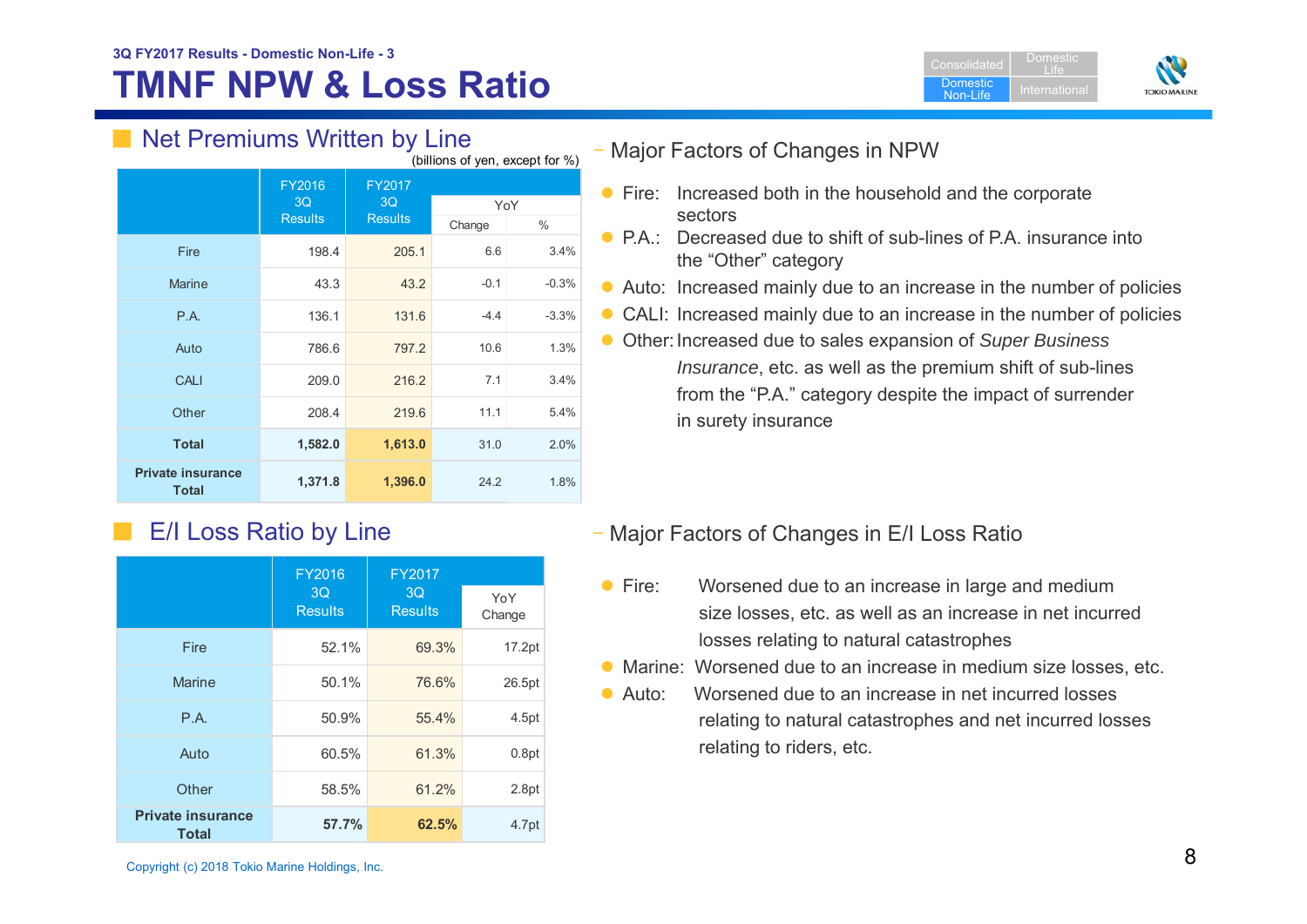### ■ Net Investment Income and Other

|                              |                                                      |                                |                                | (billions of yen) |
|------------------------------|------------------------------------------------------|--------------------------------|--------------------------------|-------------------|
|                              |                                                      | FY2016<br>3Q<br><b>Results</b> | FY2017<br>3Q<br><b>Results</b> | YoY<br>Change     |
|                              | Net investment income and other                      | 146.5                          | 209.2                          | 62.7              |
| <b>Net investment income</b> |                                                      | 160.3                          | 231.5                          | 71.2              |
|                              | Net interest and dividends income                    | 88.2                           | 152.7                          | 644               |
|                              | Interest and dividends                               | 124.2                          | 185.1                          | 60.8              |
|                              | Dividends from domestic stocks                       | 51.0                           | 55.6                           | 4.6               |
|                              | Dividends from foreign stocks                        | 34.2                           | 91.5                           | 57.2              |
|                              | Income from domestic bonds                           | 19.4                           | 18.2                           | $-1.2$            |
|                              | Income from foreign bonds                            | 4.0                            | 3.0                            | $-1.0$            |
|                              | Income from other domestic securities*1              | 0.0                            | 0.3                            | 0.2               |
|                              | Income from other foreign securities*2               | 6.8                            | 8.0                            | 1.2               |
|                              | Transfer of investment income<br>on deposit premiums | $-35.9$                        | $-32.3$                        | 3.5               |
| Net capital gains            |                                                      | 72.0                           | 78.8                           | 6.7               |
|                              | Gains/Losses on sales of securities                  | 78.0                           | 78.7                           | 0.7               |
|                              | Impairment losses on securities                      | $-0.7$                         | $-1.1$                         | $-0.4$            |
|                              | Gains/Losses on derivatives                          | $-1.8$                         | $-2.3$                         | $-0.4$            |
|                              | Other investment income and expenses                 | $-3.1$                         | 0.4                            | 3.5               |
| Others                       |                                                      | $-0.1$                         | 3.1                            | 3.2               |
|                              | Other ordinary income and expenses                   | $-13.8$                        | - 22.2                         | $-8.4$            |

\*1. Income from domestic securities excluding domestic stocks and domestic bonds

\*2. Income from foreign securities excluding foreign stocks and foreign bonds

Note: Plus and minus of the figures in the above table correspond to positive and negative to profit respectively

### ■ Sales of Business-Related Equities

|                                    | FY2016               | FY2017               | (billions of yen) |  |
|------------------------------------|----------------------|----------------------|-------------------|--|
|                                    | 3Q<br><b>Results</b> | 3O<br><b>Results</b> | YoY<br>Change     |  |
| Sales of business-related equities | 97                   | 93                   | - 4               |  |

Copyright (c) 2018 Tokio Marine Holdings, Inc.

 Net investment income and other increased by ¥62.7B YoY to ¥209.2B mainly due to an increase in dividends from foreign stocks (dividends income from overseas subsidiaries)

**ConsolidatedDomesticNon-Life**

**DomesticLife**

**TOKIO MARINE** 

- – Sales of business-related equities decreased by ¥4B YoY to ¥93B
- – Gains relating to sales of business-related equities increased by ¥2B YoY to ¥72B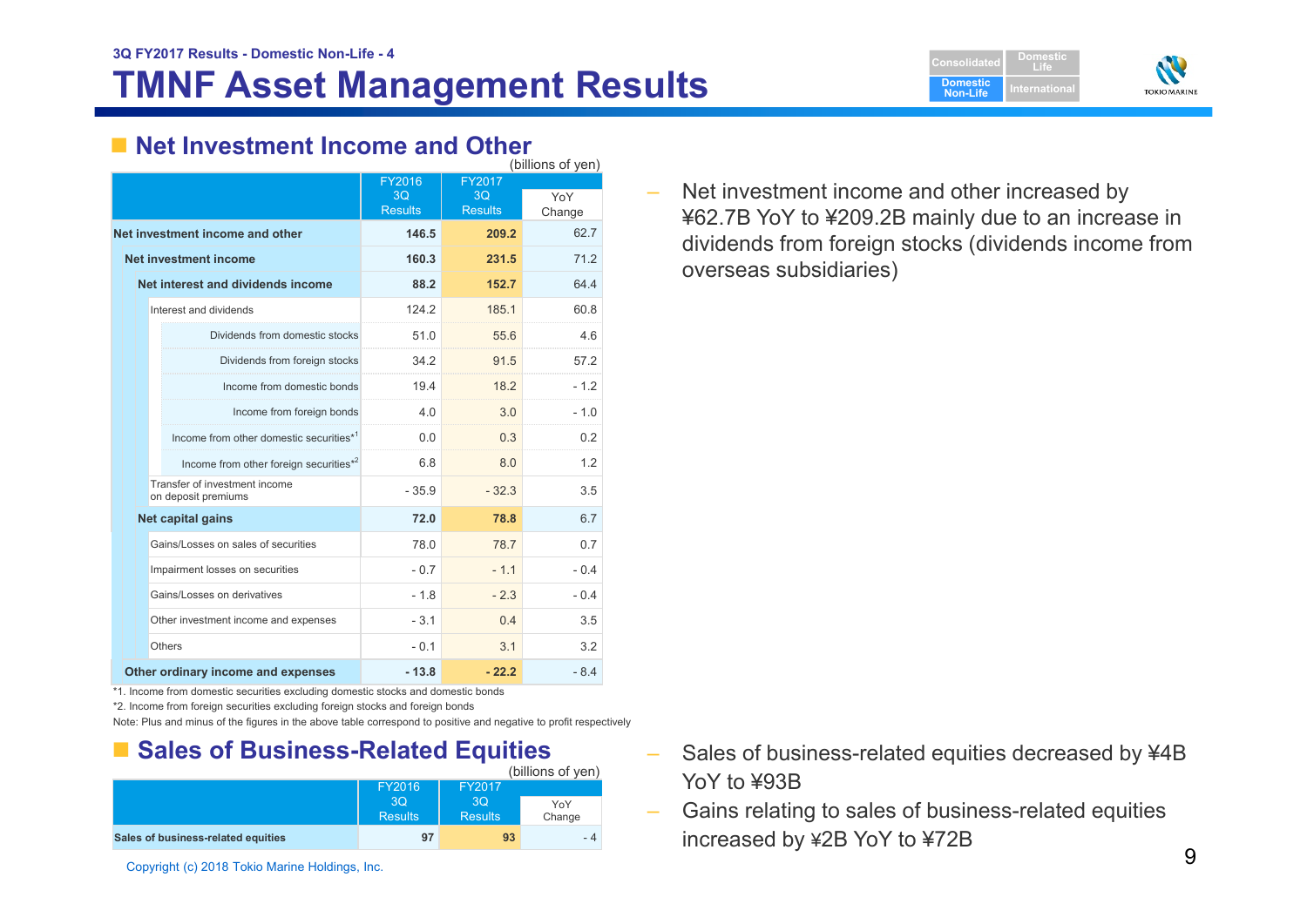| <b>Consolidated</b>                | <b>Domestic</b> |
|------------------------------------|-----------------|
| <b>Domestic</b><br><b>Non-Life</b> | International   |



## **Changes in Major P/L Items**

|                                                                                          | FY2016               | FY2017               |               |
|------------------------------------------------------------------------------------------|----------------------|----------------------|---------------|
|                                                                                          | 3Q<br><b>Results</b> | 3Q<br><b>Results</b> | YoY<br>Change |
| <b>Underwriting profit/loss</b>                                                          | 5.1                  | 2.7                  | $-2.4$        |
| (Underwriting profit/loss: excluding provision/reversal<br>of catastrophe loss reserves) | 9.6                  | 6.4                  | $-3.1$        |
| Net premiums written (Private insurance)                                                 | 91.1                 | 92.9                 | 1.7           |
| Net premiums earned (Private insurance)                                                  | 90.9                 | 92.7                 | 1.7           |
| Net incurred losses (Private insurance)*                                                 | $-50.1$              | $-53.7$              | $-3.5$        |
| Natural catastrophe losses                                                               | $-1.8$               | $-3.9$               | $-2.1$        |
| Other than above                                                                         | $-48.3$              | $-49.7$              | $-1.4$        |
| Business expenses (Private insurance)                                                    | $-31.1$              | $-31.9$              | $-0.7$        |
| Provision/Reversal of catastrophe loss reserves                                          | $-4.4$               | $-3.7$               | 0.7           |
| Fire                                                                                     | $-0.6$               | 0.0                  | 0.7           |
| Auto                                                                                     | $-3.1$               | $-3.0$               | 0.0           |
| Net investment income (loss) and other                                                   | 0.6                  | 1.5                  | 0.8           |
| Net investment income/loss                                                               | 1.4                  | 17                   | 0.3           |
| Interest and dividends                                                                   | 2.9                  | 2.9                  | $-0.0$        |
| Gains/Losses on sales of securities                                                      | 0.1                  | 0.2                  | 0.0           |
| Gains/Losses on redemption of securities                                                 | $-0.0$               | 0 <sub>1</sub>       | 0.1           |
| <b>Ordinary profit/loss</b>                                                              | 5.5                  | 3.7                  | $-1.7$        |
| <b>Extraordinary gains/losses</b>                                                        | $-0.1$               | $-0.2$               | $-0.0$        |
| Net income/loss                                                                          | 3.8                  | 2.6                  | $-1.1$        |
| Loss ratio (Private insurance, E/I basis)*                                               | 55.1%                | 57.9%                | 2.8pt         |
| <b>Expense ratio</b> (Private insurance)                                                 | 34.2%                | 34.4%                | 0.1pt         |
| E/I Combined ratio (Private insurance)*                                                  | 89.3%                | 92.3%                | 3.0pt         |

\* Including loss adjustment expenses

1. Plus and minus of the figures in the above table correspond to positive and negative to profit respectively 2. Private insurance includes all lines excluding compulsory automobile liability insurance and residential earthquake insurance

#### — Underwriting Profit

(billions of yen)

Decreased by ¥2.4B YoY to ¥2.7B mainly due to the following factors:

- $\bullet$  Net premiums written (Private insurance)
	- $\lambda$  Increased due to sales expansion of a new product in fire
	- **7** Increased due to sales expansion of a new product for SMEs in specialty insurance
- $\bullet$  Net incurred losses (Private insurance)
	- **If** Increase in net incurred losses relating to natural catastrophes
	- **7** Decrease in net incurred losses relating to auto
	- **If** Increase in net incurred losses in P.A. and specialty insurance

#### ‒Net Investment Income and Other

Increased by ¥0.8B YoY to ¥1.5B due to an increase in gains on sales of securities and gains on redemption of securities, etc.

#### ‒ Net Income

Accordingly, decreased by ¥1.1B YoY to ¥2.6B

<sup>(</sup>Notes)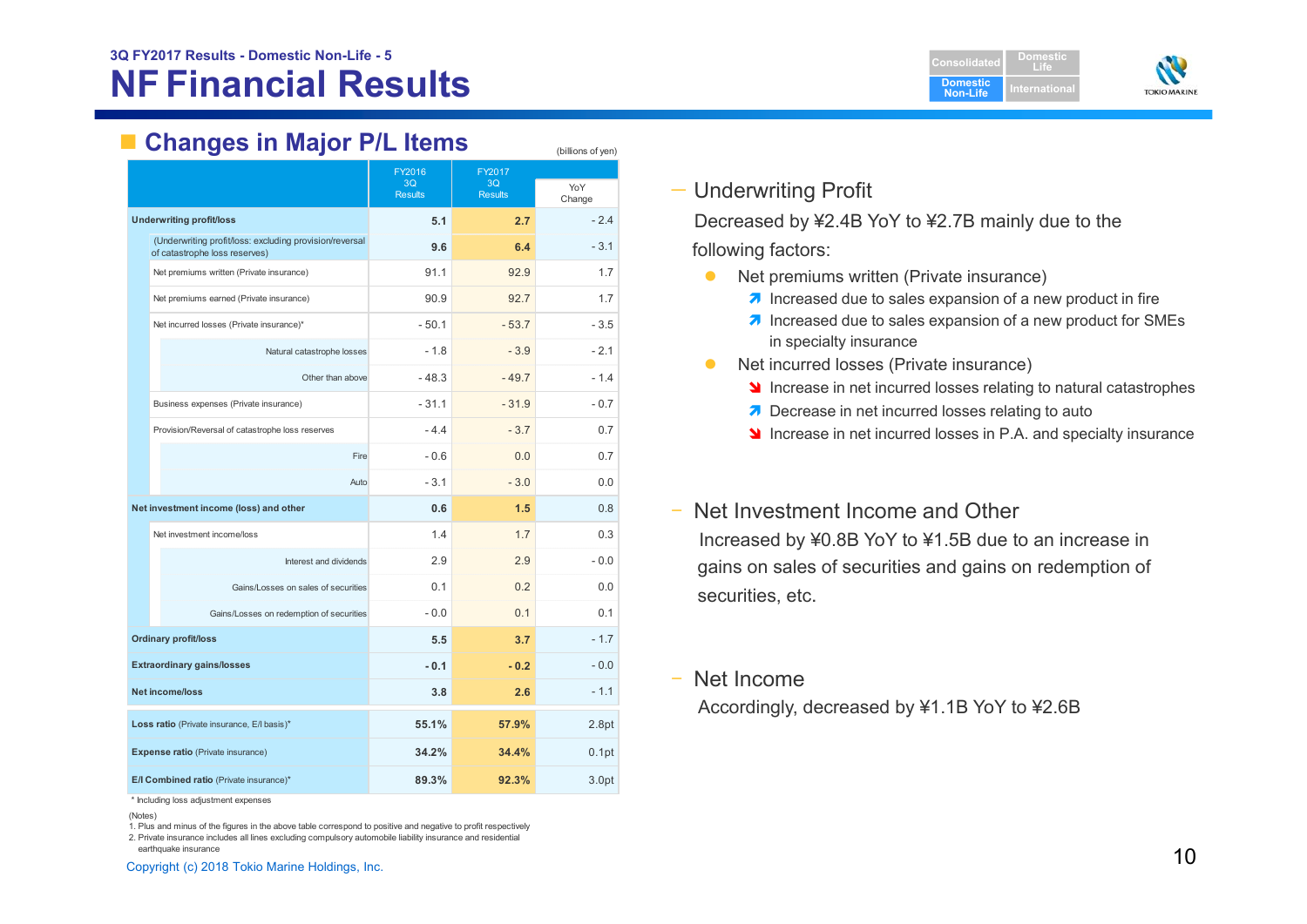# **TMNL Financial Results**



## ■ **Annualized Premiums (ANP)**

|                                          |                                |                |        | (billions of yen) |
|------------------------------------------|--------------------------------|----------------|--------|-------------------|
|                                          | FY2016<br>3Q<br><b>Results</b> | FY2017<br>3Q   | YoY    |                   |
|                                          |                                | <b>Results</b> | Change | $\%$              |
| <b>New policies ANP</b>                  | 76.5                           | 69.9           | $-6.6$ | 91.3%             |
| excluding long-term saving-type products | 69.3                           | 69.9           | 0.5    | 100.8%            |
| <b>In-force policies ANP</b>             | 812.2                          | 843.0          | 30.8   | 103.8%            |

\* Excluding individual annuity and "*whole life with long-term discount* "

## **Key Figures in Financial Accounting**

|                              | <b>FY2016</b><br>3Q<br><b>Results</b> | <b>FY2017</b><br>3Q<br><b>Results</b> | YoY<br>Change |
|------------------------------|---------------------------------------|---------------------------------------|---------------|
| <b>Ordinary income</b>       | 729.3                                 | 805.1                                 | 75.8          |
| Insurance premiums and other | 617.1                                 | 645.4                                 | 28.3          |
| <b>Net income</b>            | 11.8                                  | 11.4                                  | $-0.3$        |
| <b>Core operating profit</b> | 24.0                                  | 23.8                                  | $-0.2$        |

#### New Policies ANP

- Decreased by 8.7% YoY due to sales suspension of long-term saving-type products, etc.
- Excluding long-term saving-type products, increased by 0.8% YoY due to the favorable sales of household income term insurance, etc. despite the reversal effect of the new products for third sector

#### In-force Policies ANP

(billions of yen)

● Increased by 3.8% YoY due to an increase in new policies exceeding the decrease associated with lump-sum payout upon maturities in variable annuities

#### Net Income/Core operating profit

- Net income : Decreased by ¥0.3B YoY to ¥11.4B due to an increase in provision for contingency reserves and the reversal effect of gains on sales of securities in FY2016, etc. despite a decrease in net provision for underwriting reserves due to the response to the standard interest rate revision
- Core operating profit : Decreased by ¥0.2B YoY to ¥23.8B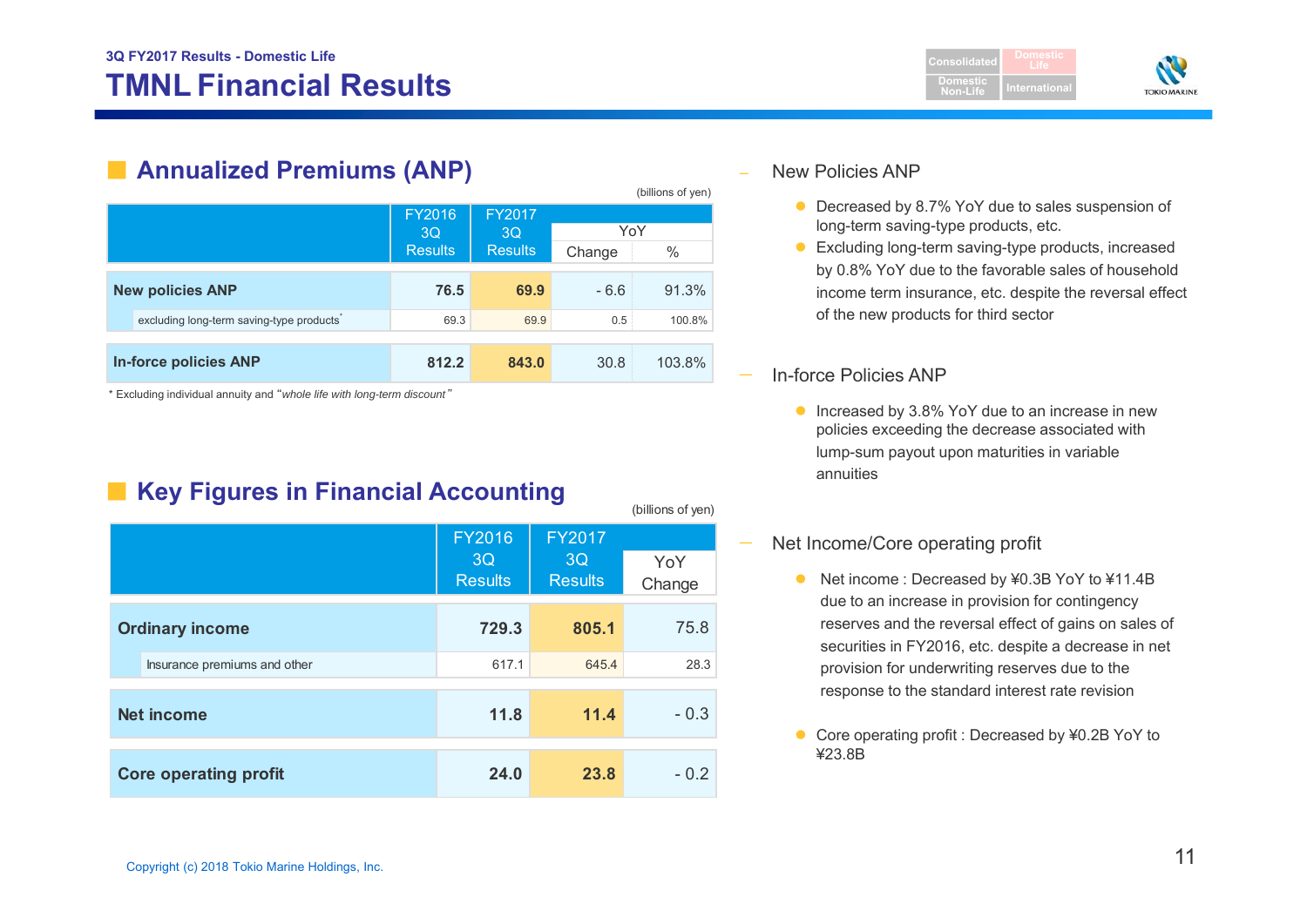#### **3Q FY2017 Results - International Insurance Business - 1 Consolidated**

# **Net Premiums Written**

**DomesticInternational TOKIO MARINE Non-Life**

**DomesticLife**

|                              |                                   |                         |                         |        |               | -,  - - - p - .             |  |
|------------------------------|-----------------------------------|-------------------------|-------------------------|--------|---------------|-----------------------------|--|
|                              |                                   | <b>FY2016</b><br>3Q     | FY2017<br>3Q            |        |               |                             |  |
|                              |                                   | <b>Results</b>          | <b>Results</b>          |        | YoY           | (Ref.)<br>YoY<br>(Excluding |  |
| Applied FX rate              |                                   | As of end-<br>Sep. 2016 | As of end-<br>Sep. 2017 | Change | $\frac{0}{6}$ |                             |  |
|                              | (USD/JPY)                         | JPY 101.1               | JPY 112.7               |        |               | $FX$ effects) <sup>*2</sup> |  |
|                              | <b>North America</b>              | 696.1                   | 806.0                   | 109.8  | 16%           | 4%                          |  |
|                              | Europe                            | 92.6                    | 122.6                   | 30.0   | 32%           | 15%                         |  |
|                              | South &<br><b>Central America</b> | 83.7                    | 113.7                   | 30.0   | 36%           | 18%                         |  |
|                              | Asia &<br>Middle East             | 78.8                    | 107.2                   | 28.4   | 36%           | 22%                         |  |
|                              | Reinsurance                       | 119.5                   | 115.1                   | $-4.4$ | $-4%$         | $-14%$                      |  |
| Total Non-Life <sup>*1</sup> |                                   | 1,070.8                 | 1,264.8                 | 193.9  | 18%           | 5%                          |  |
| Life                         |                                   | 60.9                    | 67.2                    | 6.2    | 10%           | $-1%$                       |  |
|                              | <b>Total</b>                      | 1,131.8                 | 1,332.1                 | 200.2  | 18%           | 5%                          |  |

\*1: Total Non-Life figures include some life insurance figures of composite overseas subsidiaries

\*2: Excluding FX effects due to yen conversion

closure format of our IR materials from before **12 April 12 April 2018 12 April 2018**<br>Copyright (c) 2018 Tokio Marine Holdings, Inc. 12 April 2019 12 April 2019 12 April 2019 12 April 2018 Tokio Marine Holdings, Inc. 12 Ap The above figures of International Insurance Business are the total of foreign branches of TMNF, equity method investees, and non-consolidated companies, etc. which are aligned with the disclosure format of our IR materials from before

 Increased by 18% YoY due to the progress of growth measures in each business segment and the depreciation of the yen, etc.

#### North America

 $\bullet$  NPWs of Philadelphia, Delphi, and TMHCC increased due to rate increases in renewal book and business expansion, etc.

#### Europe

(billions of yen, except for %)

 $\bullet$  Increased due to business expansion at Tokio Marine Kiln, etc.

South & Central America

 $\bullet$  Increased mainly due to auto insurance sales growth in Brazil

#### Asia & Middle East

 $\bullet$  Increased due to an increase of shareholdings in India and the progress of growth measures in each country, etc.

#### Reinsurance

 $\bullet$  Decreased due to the reversal effect of multi-year policies in FY2016, etc.

#### Life

 $\bullet$ Increased mainly due to the depreciation of the yen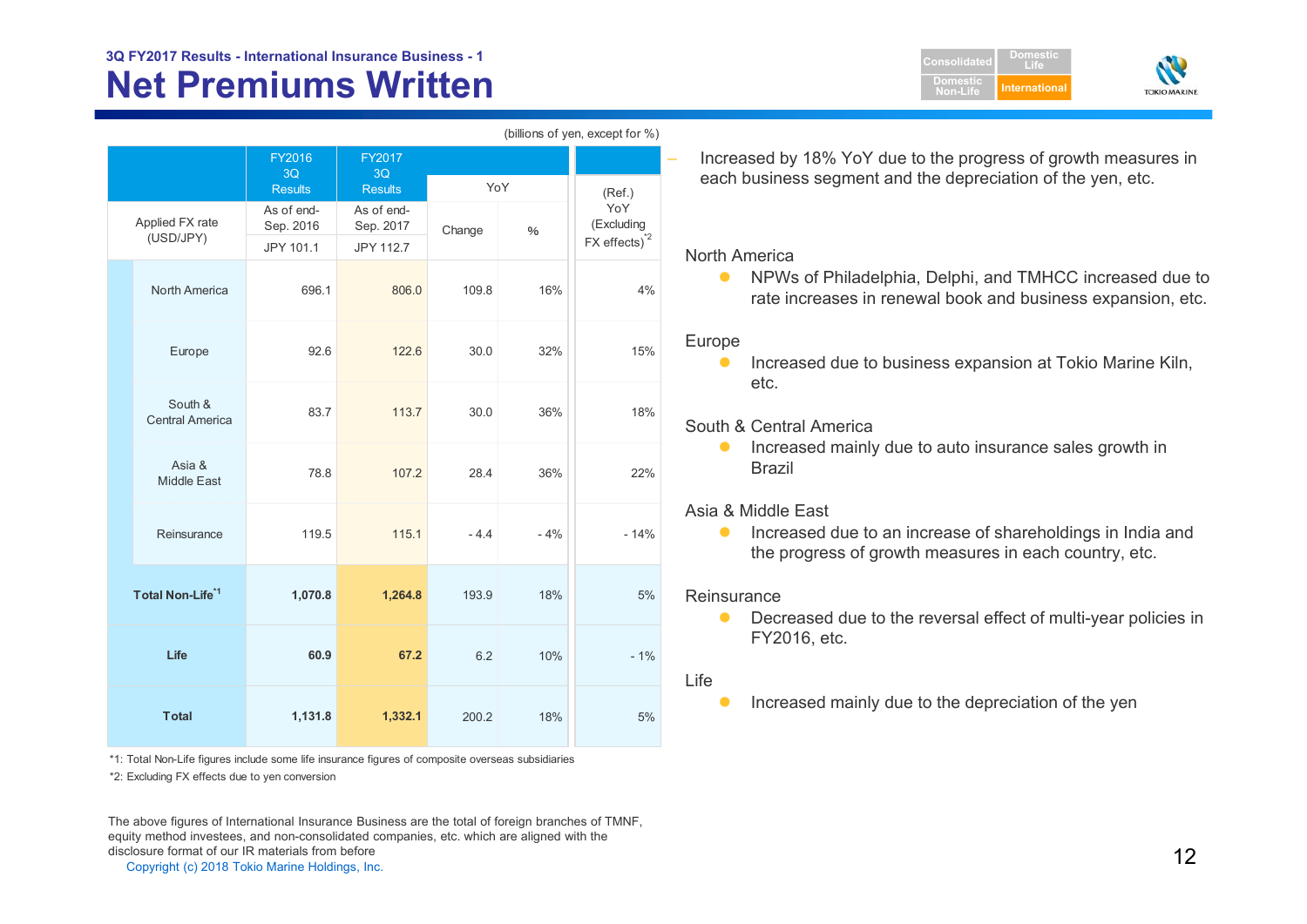# **Business Unit Profits Algorithment Computer Second Profits Algorithment Profits**

**ConsolidatedDomestic Non-LifeDomesticLife**



|                                   |                                                                  |                         |         | (billions of yen, except for %) |                             |                                                                                                                                                                                        |  |
|-----------------------------------|------------------------------------------------------------------|-------------------------|---------|---------------------------------|-----------------------------|----------------------------------------------------------------------------------------------------------------------------------------------------------------------------------------|--|
|                                   | FY2017<br>FY2016<br>3Q<br>3Q<br><b>Results</b><br><b>Results</b> |                         |         | YoY                             |                             | Decreased by ¥41.0B YoY (-34%) due to the large natural<br>catastrophe losses relating to hurricanes in North America, e<br>foreign exchange losses despite the progress of growth mea |  |
| Applied FX rate                   | As of end-<br>Sep. 2016                                          | As of end-<br>Sep. 2017 | Change  | $\%$                            | YoY<br>(Excluding           | each business segment and the depreciation of the yen, etc.                                                                                                                            |  |
| (USD/JPY)                         | JPY 101.1                                                        | JPY 112.7               |         |                                 | $FX$ effects) <sup>*2</sup> | <b>North America</b>                                                                                                                                                                   |  |
| <b>North America</b>              | 88.8                                                             | 91.2                    | 2.3     | 3%                              | $-8%$                       | Philadelphia's profit decreased due to the natural catast<br>and large losses, etc.<br>Delphi's profit increased due to strong investment incom<br>$\bullet$                           |  |
| Europe                            | 10.9                                                             | $-22.2$                 | $-33.2$ | $-303%$                         | $-271%$                     | associated with an increase in investment assets and lot<br>capital losses<br>$\bullet$                                                                                                |  |
| South &<br><b>Central America</b> | 2.5                                                              | 4.1                     | 1.6     | 66%                             | 44%                         | TMHCC's profit decreased due to the natural catastroph<br>foreign exchange losses, etc.                                                                                                |  |
| Asia &<br><b>Middle East</b>      | 5.7                                                              | 11.6                    | 5.8     | 102%                            | 78%                         | Europe<br>Decreased due to the natural catastrophe and foreign ex<br>losses, etc.                                                                                                      |  |
| Reinsurance                       | 9.3                                                              | $-5.0$                  | $-14.3$ | $-154%$                         | $-149%$                     | South & Central America<br>Increased mainly due to profitability improvement of auto                                                                                                   |  |
| Total Non-Life <sup>*1</sup>      | 117.0                                                            | 79.5                    | $-37.5$ | $-32%$                          | $-38%$                      | insurance in Brazil<br>Asia & Middle East                                                                                                                                              |  |
| Life                              | 4.3                                                              | 4.1                     | $-0.1$  | $-4%$                           | $-15%$                      | Increased due to profitability improvement in each count<br>well as an increase of shareholdings in India and reserve<br>takedown, etc.                                                |  |
| <b>Total</b>                      | 120.4                                                            | 79.4                    | $-41.0$ | $-34%$                          | $-40%$                      | Reinsurance                                                                                                                                                                            |  |

\*2: Excluding FX effects due to yen conversion \*1: Total Non-Life figures include some life insurance figures of composite overseas subsidiaries

The above figures of International Insurance Business are the total of foreign branches of TMNF, equity method investees, and non-consolidated companies, etc. which are aligned with the disclosure format of our IR materials from before

etc. and easures in

- strophe
- **•** Delphi's profit increased due to strong investment income associated with an increase in investment assets and lower lower
- **TMHCC's profit decreased due to the natural catastrophe and**
- exchange

- **Intry as** well as an increase of shareholdings in India and reserve
- $\bullet$  Decreased due to an increase in loss ratio of non-catastrophe and natural catastrophe business as well as foreign exchange losses, etc.

Life

 $\blacksquare$ Copyright (c) 2018 Tokio Marine Holdings, Inc. 13  $\bullet$ Decreased due to the reversal effect of the impact of interest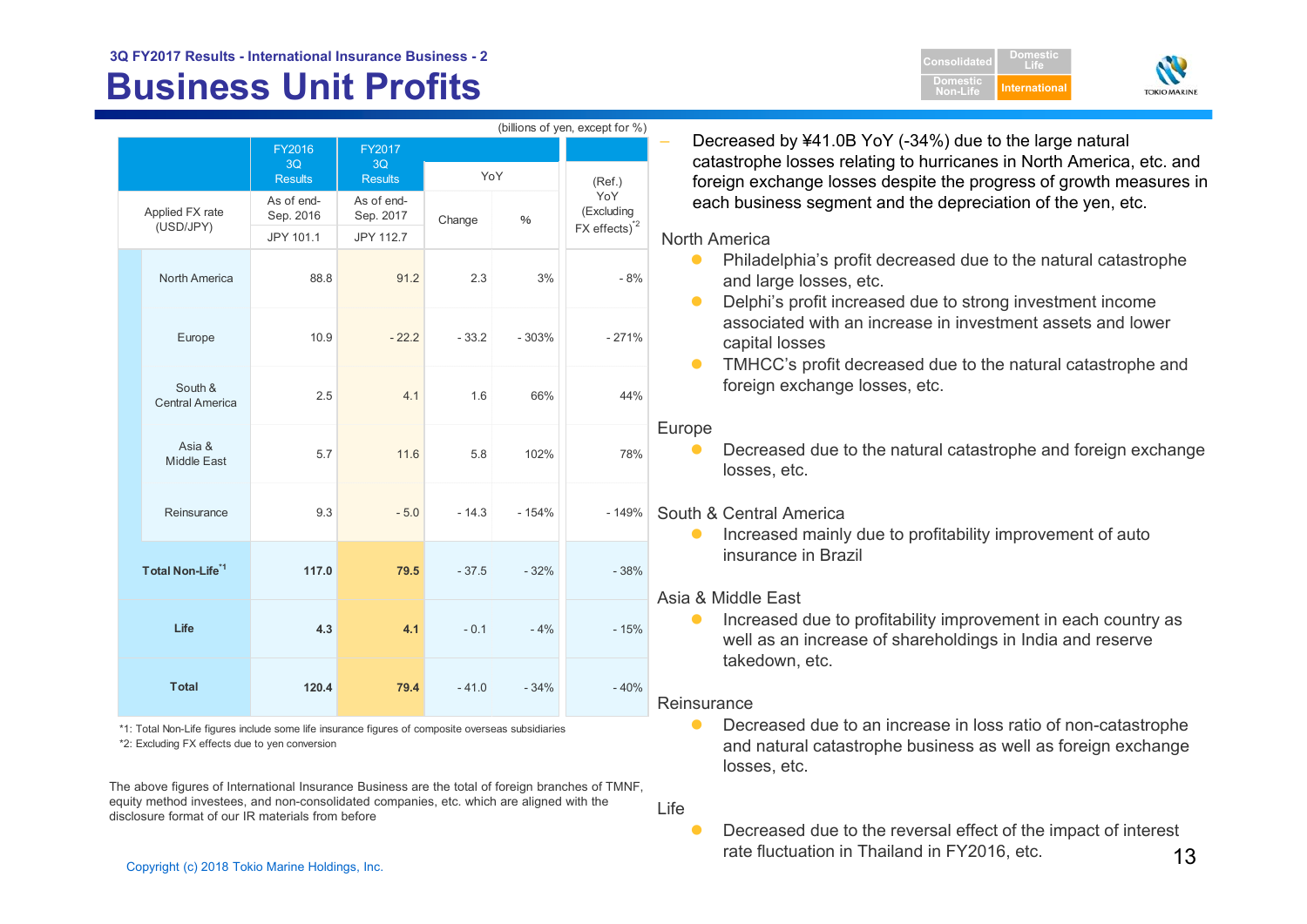# **North America (Breakdown) International**





### **Net Premiums Written**

| IJ VVIILLUII    |                         |                         |        |     | (billions of yen, except for %) |  |
|-----------------|-------------------------|-------------------------|--------|-----|---------------------------------|--|
|                 | FY2016<br>3Q            | <b>FY2017</b><br>3Q     |        |     |                                 |  |
|                 | <b>Results</b>          | <b>Results</b>          | YoY    |     | (Ref.)                          |  |
| Applied FX rate | As of end-<br>Sep. 2016 | As of end-<br>Sep. 2017 | Change | %   | YoY<br>(Excluding               |  |
| (USD/JPY)       | JPY 101.1               | <b>JPY 112.7</b>        |        |     | FX effects)                     |  |
| Philadelphia    | 234.0                   | 275.3                   | 41.2   | 18% | 6%                              |  |
| Delphi          | 168.2                   | 197.1                   | 28.8   | 17% | 5%                              |  |
| <b>TMHCC</b>    | 240.4                   | 274.1                   | 33.7   | 14% | 2%                              |  |

\* Excluding FX effects due to yen conversion

## **Business Unit Profits**

(billions of yen, except for %)

|                 | FY2016                                       | FY2017                  |        |        |                                  |
|-----------------|----------------------------------------------|-------------------------|--------|--------|----------------------------------|
|                 | 3Q<br>3Q<br><b>Results</b><br><b>Results</b> |                         | YoY    | (Ref.) |                                  |
| Applied FX rate | As of end-<br>Sep. 2016                      | As of end-<br>Sep. 2017 | Change | $\%$   | YoY<br>(Excluding<br>FX effects) |
| (USD/JPY)       | JPY 101.1                                    | <b>JPY 112.7</b>        |        |        |                                  |
| Philadelphia    | 29.0                                         | 26.7                    | $-2.3$ | $-8%$  | $-17%$                           |
| Delphi          | 26.2                                         | 35.0                    | 8.7    | 33%    | 19%                              |
| <b>TMHCC</b>    | 31.7                                         | 28.0                    | $-3.7$ | $-12%$ | $-21%$                           |

\* Excluding FX effects due to yen conversion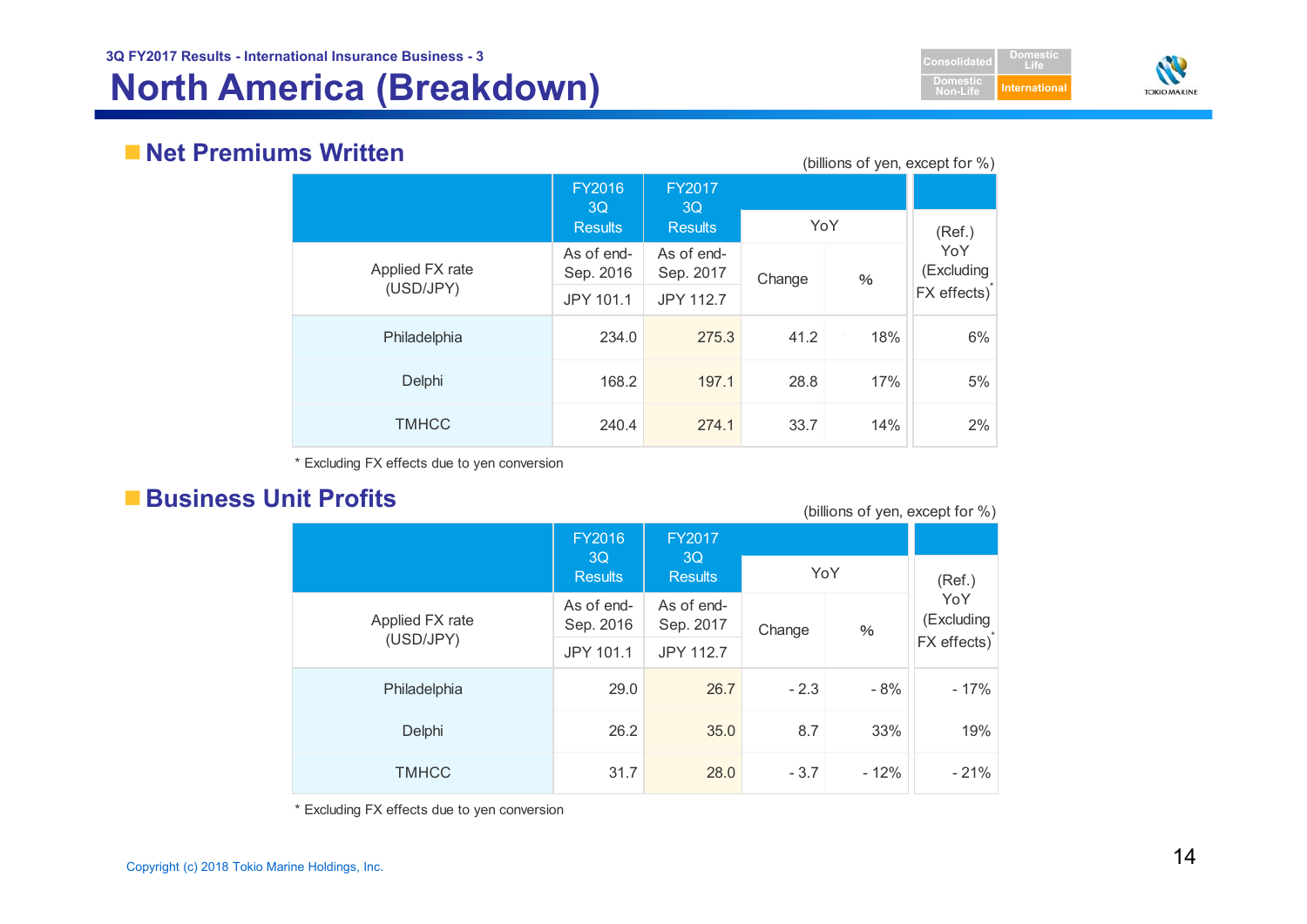

# **II. FY2017 Revised Projections**

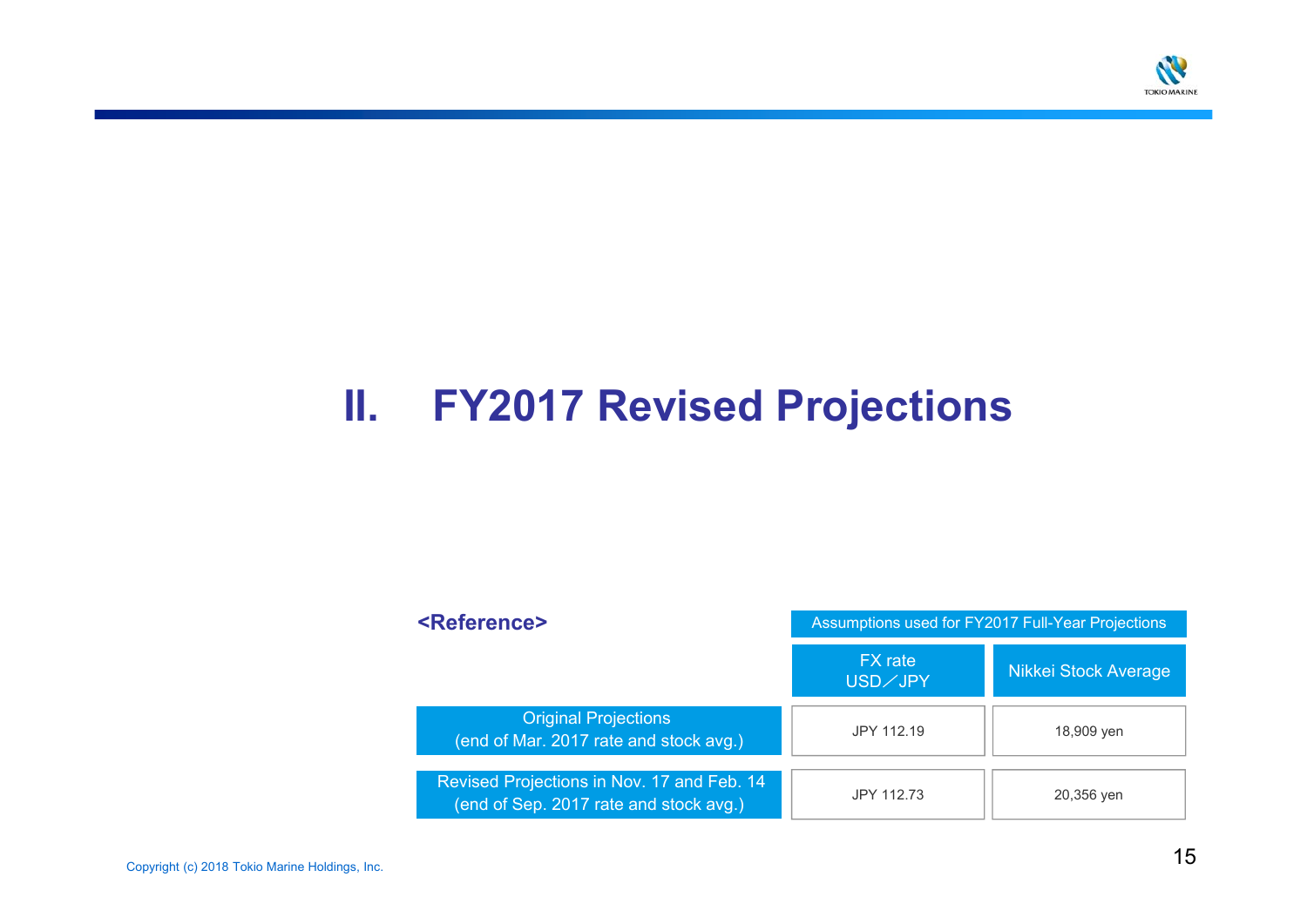

- Reflecting the impact of U.S. tax reform, revise the full-year projections on financial accounting basis released in November 2017
- Net income attributable to owners of the parent : Upward revision by ¥50.0B from the projections to ¥280.0B mainly due to the takedown of deferred tax liabilities of US subsidiaries
- The impact of U.S. tax reform to adjusted net income is projected to be approx. ¥10.0B

(billions of yen, except for %)

|                                              | <b>FY2016</b><br><b>Results</b><br>(1) | <b>FY2017</b><br><b>Projections</b><br>(Released in<br><b>Nov. 17)</b><br>(2) | <b>FY2017</b><br><b>Projections</b><br>(Released in<br><b>Feb. 14)</b><br>(3) | <b>Difference</b><br>$(3)-(2)$ | YoY      |
|----------------------------------------------|----------------------------------------|-------------------------------------------------------------------------------|-------------------------------------------------------------------------------|--------------------------------|----------|
| Net income attribute to owners of the parent | 273.8                                  | 230.0                                                                         | 280.0                                                                         | 50.0                           | $+21.7%$ |
| Tokio Marine & Nichido                       | 248.6                                  | 250.0                                                                         | 250.0                                                                         |                                |          |
| Nisshin Fire                                 | 6.5                                    | 4.9                                                                           | 4.9                                                                           |                                |          |
| Tokio Marine & Nichido Life                  | 8.7                                    | 16.3                                                                          | 16.3                                                                          | $\overline{\phantom{0}}$       |          |
| Overseas subsidiaries                        | 135.6                                  | 90.0                                                                          | 90.0                                                                          |                                |          |
| Impact of U.S. tax reform                    |                                        |                                                                               | 50.0                                                                          | 50.0                           |          |
| Financial and general                        | 4.0                                    | 3.8                                                                           | 3.8                                                                           |                                |          |
| Others (Consolidation adjustments, etc.)     | $-129.8$                               | $-135.0$                                                                      | $-135.0$                                                                      | $\overline{a}$                 |          |